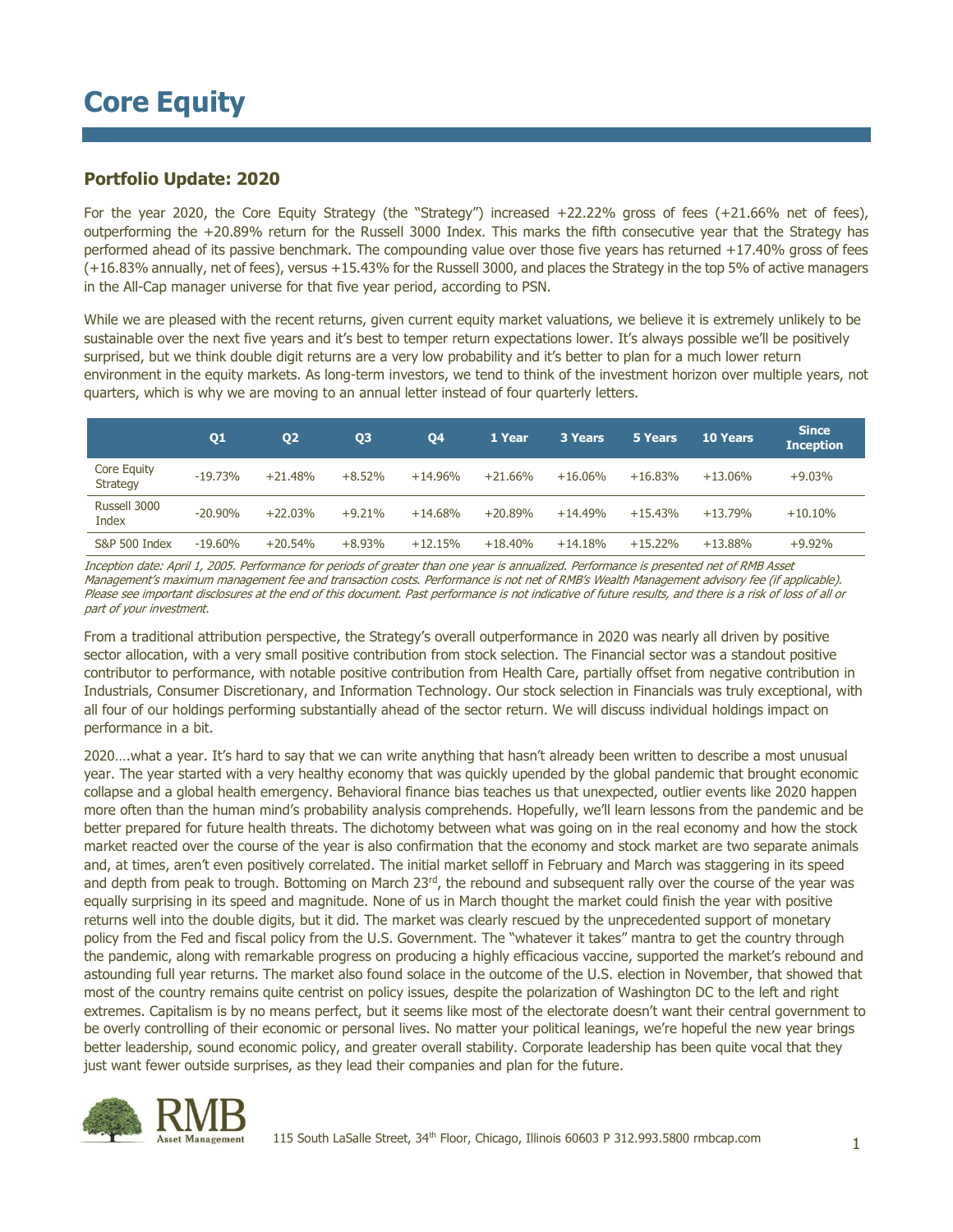As we close the books on a most tumultuous year, we think there is a strong case for optimism that the economy will improve significantly in 2021, once the health crisis subsides. With COVID cases, hospitalizations, and deaths still rising at alarming rates, the distribution of the vaccine cannot come quickly enough. This was not your normal recession and the pace of the economic recovery will parallel the success in ending the health crisis. There is a strong case for optimism, as the population becomes vaccinated and more reopening commences. Consumer savings rates have been high during the recession and could unleash strong spending, particularly for consumer services, once we reach the midpoint of the year. Additional stimulus programs from the government are helping bridge the gap and hopefully employment growth will be strong once spring comes.

The stock market is a powerful, forward-discounting mechanism and has priced in an optimistic recovery scenario. Historically high valuations reflect this expected corporate earnings recovery in 2021 and 2022 and for interest rates to remain extremely low. The 10 Year Treasury was already quite low at the beginning of the year at 1.92% but fell even further with the onset of the pandemic and Fed rate cuts, ending the year at 0.92%. While we are not a believer that we will see negative rates in the U.S., much of the world's developed markets do, and, at 1%, we do have a negative real interest rate, when adjusting for inflation. The massive government stimulus programs that have blown the Federal deficit into the trillions (yes, that's trillions plural!) and printing of dollars by the Fed do leave us with concerns about inflation in the future. While this may not be a 2021 event as the economy recovers, we are on the lookout for signs of emerging inflation. The Fed has promised to keep interest rates unchanged, even if inflation exceeds 2%, so there is a possibility that the Fed could get behind the curve at some point in the next couple of years. In our opinion, equity market valuations are pricing in low interest rates for many years into the future, so upward pressure on rates would not be good for stocks. As bottom-up equity investors, we always have some hesitation to opine on "the market" as it's one homogenous thing, as we believe in the mantra of "a market of stocks, not a stock market". Our bottom-up process confirms this expensive market, as we are not finding bargains in individual companies to be abundant, particularly in our quality growth universe. Within our existing holdings, the Strategy has more reward-to-risk ratios under one than it has greater than one, a full reversal from where we stood in mid-March, when we were excited about the long-term opportunities the selloff had presented us. In hindsight, this aggressive buying window was not open for very long after the quick rebound off the lows. The Strategy took advantage of some dislocations during this period, although, in hindsight, we wish we would have been even more aggressive in making a few more changes. That said, we've stuck with our process and strategy and it's paid off in healthy relative returns in 2020 and the past five years. Macro market predictions are very difficult to make with any hopes of being consistently accurate, so we'll keep our efforts principally focused on bottom-up stock selection. We have built a concentrated, yet diversified, Strategy of high-quality, individual companies that can grow their earnings for years into the future and earn attractive returns on invested capital. No matter what happens with the current market cycle, we strongly believe the Strategy positions us to outperform over the long run without taking undue risk.

### **Contributors and Detractors**

The accompanying chart shows the Strategy's largest contributors and detractors to performance during the year. The largest contributor was Danaher Corp. (DHR, +45.29%), a diversified supplier of healthcare, life sciences, environmental and diagnostic products and services. The stock performed well this year, as its revenues were not materially affected by the pandemic and continued to benefit from several notable secular tailwinds, most notably in its Life Sciences division. Danaher has significantly grown this business, after closing on the acquisition of the Life Sciences division of GE Healthcare early in the year. We believe this will prove to be very astute deal in the long run. This follows a series of sales and spinoffs of parts of Danaher over the past few years that has drastically transformed the company into a higher quality, faster organically growing business. Management's capital allocation decisions have proven to be value-enhancing for long-term shareholders like ourselves and we continue to like the prospects for the company and the stock over the next several years. While the valuation is by no means inexpensive today, it remains one of the largest holdings in the Strategy at year end. SVB Financial Group (SIVB, +54.49%), the holding company of Silicon Valley Bank, was the Strategy's second largest contributor. We first purchased our position in the summer of 2019 and further added to the name during the selloff in March this year. We felt that SVB was a very distinctive, growing bank franchise. They have an expertise in serving entrepreneurial businesses in the innovation economy, particularly technology and biotechnology companies, their venture capital partners, founders, employees, private equity funds, and high net worth individuals in this ecosystem. SVB has built its franchise with this

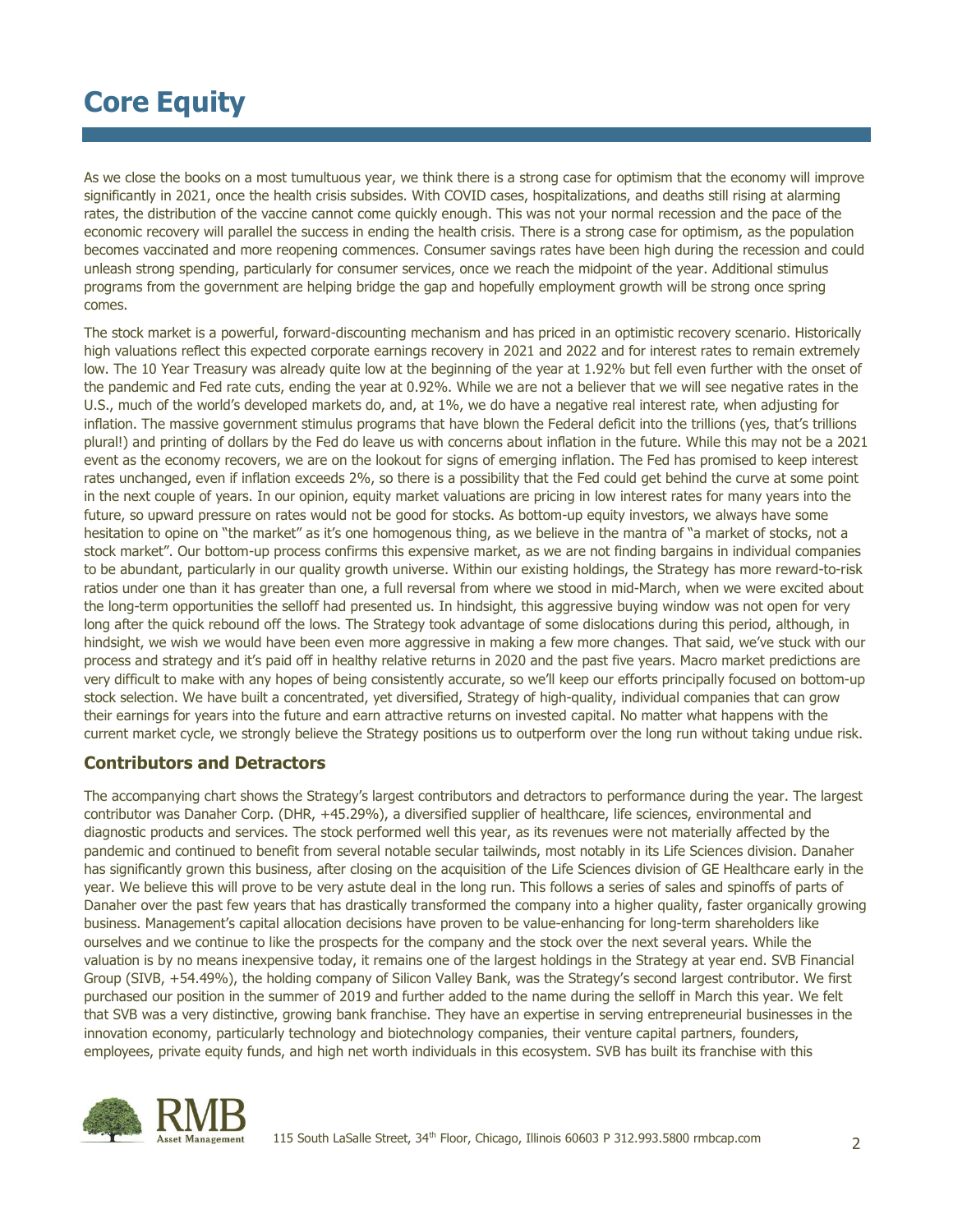customer base over decades resulting in a deep and valuable network that is hard to replicate. We believe it has an attractive economic moat (high barriers to entry and competitive advantages) in an industry that generally doesn't have that much differentiation. While very few bank stocks had positive returns in 2020, SVB responded extremely well to continued growth in

its asset base and had very few issues with credit quality. We continue to like their outlook, although trimmed back our position size towards year end to more appropriately size it within the Strategy and acknowledge the valuation had become less attractive.

On the negative side of the performance ledger, we had several names that detracted from performance in 2020. Leading the way is Middleby Corp. (MIDD, +17.71%), a manufacturer of various types of food equipment for the restaurant, food processing, and residential markets. Middleby's largest end market is the restaurant and commercial foodservice industry, which is suffering tremendous hardship brought on by the pandemic, as food eaten away from home has lost share to food

eaten at home. We sold the stock, as we felt that the industry would be slow to recover, given that the large capital expenditure purchasing decisions required by the customer base could be deferred indefinitely and many of its customers may not even survive the recession. We also felt that we could reallocate the proceeds into higher conviction ideas and realize a valuable tax loss in the process. In hindsight, our timing on the sale was poor, as the stock has recovered substantially over the course of the year, despite still murky fundamentals for the company. EOG Resources Inc. (EOG, -50.17%), a U.S. oil and gas producer, was the second largest detractor this year, no surprise given the Energy sector was the worst performer. Already struggling from excess global supply and lackluster demand, oil and gas prices collapsed as the economy shut down in the second quarter. Market prices did recover some in the back half of the year, as reopening optimism grew and OPEC showed that it still has some relevance in impacting global commodity prices. We sold our position in EOG late in the year, acknowledging that for longterm investors, the Energy industry really isn't all that attractive as a place to own "compounders". While EOG was one of the best run and most disciplined companies in the sector, it doesn't control its own destiny. We don't want to own the best house on a bad block, so realized our tax loss and moved on.

## **Core Equity 2020 CONTRIBUTION REPORT** Ranked by Basis Point Contribution

|                                 | <b>Basis Point</b><br><b>Contribution</b> | Return    |
|---------------------------------|-------------------------------------------|-----------|
| <b>Top Contributors</b>         |                                           |           |
| Danaher Corp.                   | $+286$                                    | $+45.29%$ |
| <b>SVB Financial Group</b>      | $+269$                                    | $+54.49%$ |
| MarketAxess Holdings Inc.       | $+266$                                    | $+51.29%$ |
| PTC Inc.                        | $+261$                                    | $+59.71%$ |
| Progressive Corp.               | +183                                      | $+41.52%$ |
| <b>Bottom Detractors</b>        |                                           |           |
| Middleby Corp.                  | $-383$                                    | $-50.80%$ |
| <b>FOG Resources Inc.</b>       | $-165$                                    | $-50.17%$ |
| SS&C Technologies Holdings Inc. | $-140$                                    | $-35.12%$ |
| frontdoor Inc.                  | $-15$                                     | $-1.52%$  |
| salesforce.com Inc.             | $+2$                                      | $+0.03%$  |

Past performance is not indicative of future results, and there is a risk of loss of all or part of your investment. The above does not represent all holdings in the Portfolio. To obtain a copy of RMB's calculation methodology and a list of all holdings with contribution analysis, please contact your service team. The data provided is supplemental. Please see important disclosures at the end of this document.

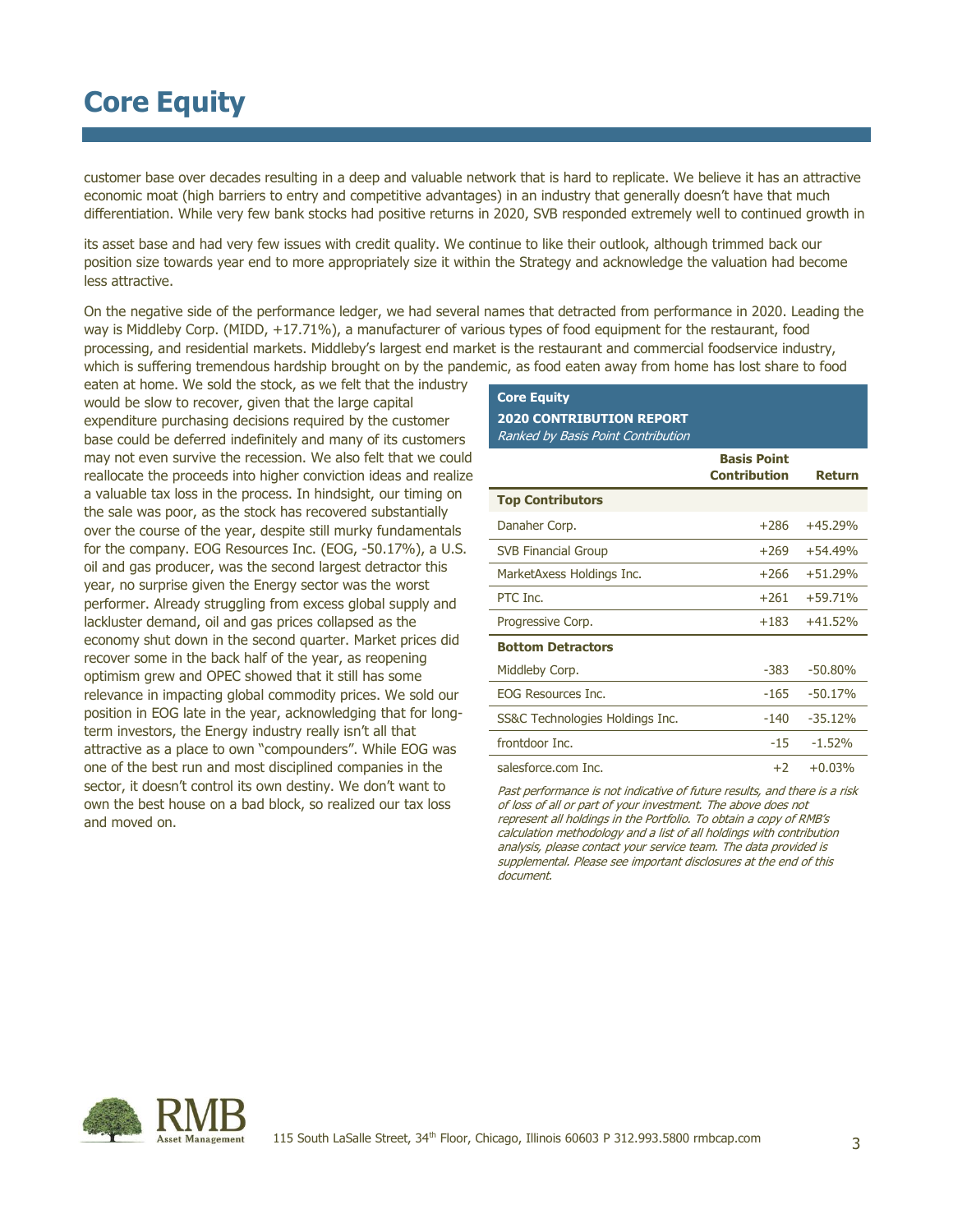## **Portfolio Activity**

During the year, the Strategy purchased four new names, which is historically a bit on the lower side, but consistent with our desire to keep turnover low and own long-term, compounding business models that can be owned for years. The four new names bought this year are Tyler Technologies Inc. (TYL), Synopsis Inc. (SNPS), Dollar General Corp. (DG) and Salesforce.com Inc. (CRM). Tyler was purchased during the March selloff and is the largest provider of software to the public sector, with an emphasis on local governments. Through its organic and acquisitive product development over the years, Tyler has grown to be the dominant software provider to this end market with approximately one third market share. It has grown over the years by taking market share from smaller competitors, but also by replacing homegrown software, which remains about 50% of the market today, a huge long-term opportunity for Tyler to replace. Tyler's bookings (new orders for its software) have remained robust in 2020, despite the pandemic. Management's decision to bolster its product lineup, through increased R&D investments around both organic and acquired products over the past few years, was capital well-allocated and did much to broaden TYL's addressable market, deepen its alreadyformidable competitive moat, and improve its competitive win rates. As R&D moderates back to historical levels, we believe this will result in the virtuous combination of both improving margins and solid growth through share gains within its expanding addressable market. Having extended their competitive lead, Tyler is now positioned for another era of profitable growth. Our position size in Tyler is on the

#### **TOP 10 HOLDINGS AS OF 12/31/20**

| <b>Company</b>                      | % of Assets |
|-------------------------------------|-------------|
| Alphabet Inc. (Class A and Class C) | 6,85%       |
| Visa Inc.                           | 6.03%       |
| Danaher Corp.                       | 5.53%       |
| <b>THS Markit Ltd.</b>              | 5.03%       |
| <b>STERIS PLC</b>                   | 4.95%       |
| Edwards Lifesciences Corp.          | 4.92%       |
| PTC Inc.                            | 4.55%       |
| TJX Companies Inc.                  | 4,45%       |
| Aspen Technology Inc.               | 4.37%       |
| Dollar General Corp.                | 4.35%       |

Holdings are subject to change. Portfolio characteristics are intended to provide a general view of the entire portfolio, or Index, at a certain point in time. Characteristics are calculated using information obtained from various data sources. Past performance is not indicative of future results, and there is a risk of all or part of your investment. The data provided is supplemental. Please see disclosures at the end of this document.

smaller end of the Strategy, as the stock moved substantially higher on us quickly after establishing our initial starter position. Synopsis Inc. (SNPS), a provider of design software to the semiconductor industry, has a similar thesis to Tyler, in that it has a strong competitive position in a vertical software niche. With 90% of revenues recurring and a fast-growing secondary business in Software Integrity analysis, we believe their growth and margin prospects have been underestimated. Similar to Tyler, the stock ran quickly away from us, as we were starting our initial position, and it remains on the lower end of the Strategy. We'd look to buy into any meaningful pullback in the shares of these high quality technology companies.

Discount retailer Dollar General Corp. (DG) was initially purchased early in the year and was added to during the market selloff. We like Dollar General as one of a few very high quality retailers growing its store base in a profitable way that earns attractive returns on invested capital. Its customer base is middle income and lower, and we feel the risk from Amazon disruption is fairly low, given mostly purchases are for consumables at a very low average dollar transaction size. Historically, the business model has worked in "good times" and "bad times", when consumers trade down. 2020 proved to be no exception, as comparable store sales have flourished during the pandemic. Given its geographic skew to more rural, smaller towns, Dollar General proved to be an essential source of necessities for consumers during the year. Longer term, Dollar General has significant internal initiatives underway, including Fresh initiatives, expanded cooler space, digital engagement, and improving in stock-levels. This should support a 3-4% same store growth rate for years to come. They also have an aggressive store remodel program that typically results in a 10-15% boost to comps and earns an attractive return on investment. Dollar General has one of the best track records of consistent growth and we believe still has a bright and highly relevant future in front of it, despite a rapidly changing retail industry.

We completely exited four names during 2020. As mentioned earlier, Middleby Corp. (MIDD) and EOG Resources Inc. (EOG) were sold along with SS&C Technologies Holdings Inc. (SSNC) and frontdoor inc. (FTDR). Our sale of financial services software provider SS&C was largely to make room for the Tyler purchase, but also reflected concerns about SS&C's overreliance on acquisitions to grow, which resulted in a highly leveraged balance sheet. We prefer companies with longer-term organic, secular growth opportunities and it's clear that Tyler's is superior. Residential home warranty provider frontdoor is a name we inherited in the Strategy when it was spun out of ServiceMaster (SERV) in 2018. We have continued to own this

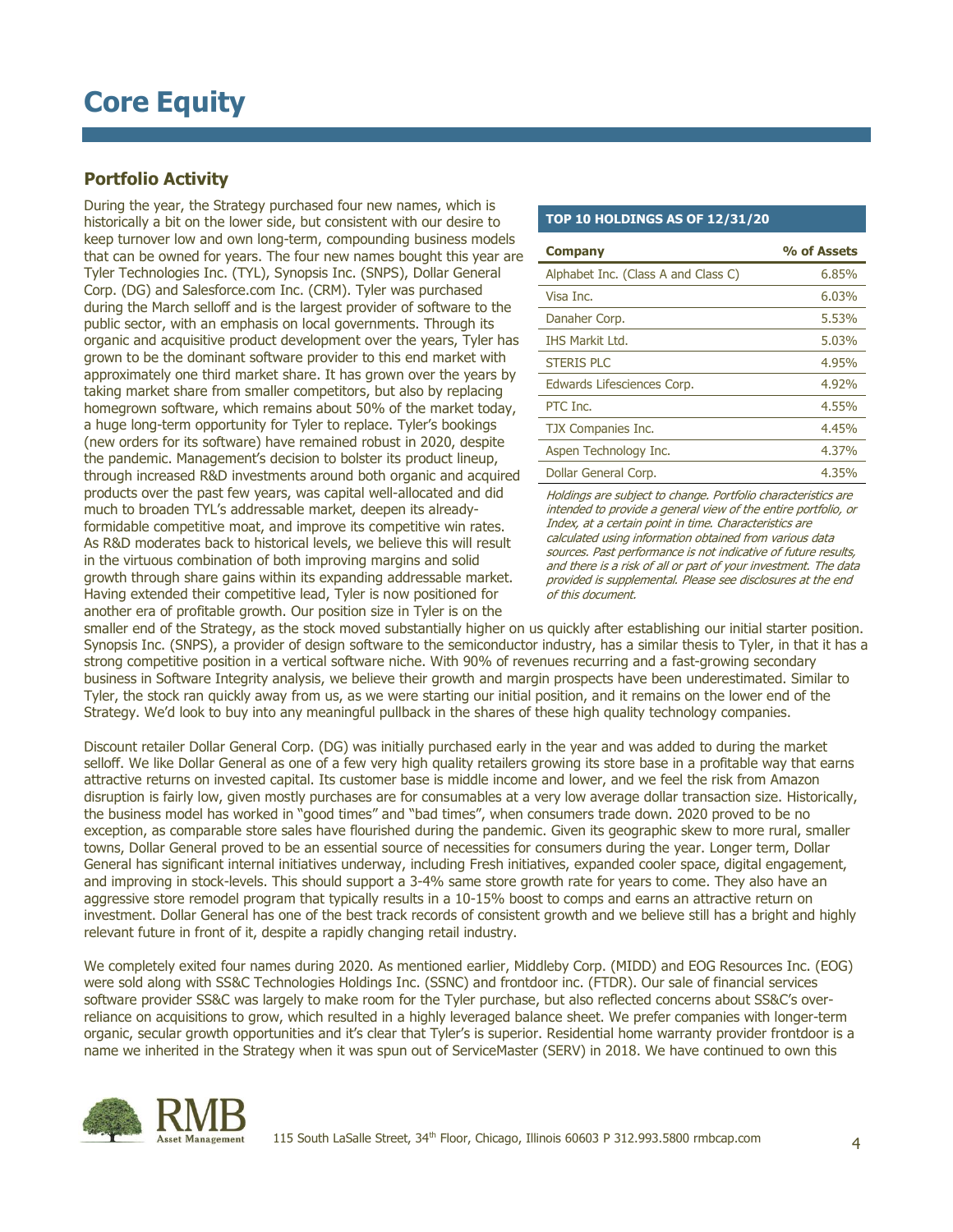residential pest control provider which changed its name and stock ticker this year to Terminix Global Holdings Inc. (TMX) once it had become a pure play. We believe that frontdoor is still a niche business, but not of high enough quality to own for years to come. Fortunately, we held on and added to our frontdoor position after it sold off substantially a few months after the spin off in 2018. Having recovered to a fair valuation level, we exited the position this year to make room for higher confidence holdings.

### **Outlook**

U.S. corporate earnings growth, which is the biggest long-term driver of stock prices, was impacted significantly in 2020 by the pandemic and recession. That said, earnings proved to be considerably more resilient than one might have thought nine months ago and the recovery in 2021 and 2022 looks to be very strong. It's possible that 2021 earnings recover or potentially even exceed 2019 pre-recession levels this year. It's clear the market has reacted to the bullish recovery case and priced in an optimistic scenario. 2019's +31% market return was nearly all due to P/E multiple inflation and with earnings declining in 2020, it's happened again as the multiple inflated further. Today the market is trading at 22.7x 2021 and 19.5x 2022 current earnings estimates, versus a very long-term average around 16x. Even when accounting for low interest rates, which lowers discount rates and inflates P/E multiples, this is towards the top of historical valuation metrics. We also note that there are some signs of bubblish type behavior in the valuations of in some of the growthiest, more speculative parts of the stock market and recent IPO's. As grizzled veterans, we can't help but recall the TMT (tech, media, telecom) fueled boom of the late 1990's, when individual investors piled into highly speculative stocks. While we don't think we're quite to "mania" levels today, we all remember how the 90's ended.

As always, while we may opine on our view of the overall market, we do not pretend to have any ability of predicting where the market is heading in the short or intermediate term. It's a very difficult, if not impossible, task to add value by timing the market. We think it's prudent to keep return expectations modest for the next few years, as longer-term returns are likely to be lower than what we've enjoyed over the past several years. We continue to focus the Strategy's efforts on owning companies with good secular growth prospects, strong economic moats, underleveraged balance sheets, and superior management teams. These are companies we believe can compound value for shareholders for years into the future. The opportunities to find high-quality growth companies selling at attractive valuations is not abundant, but we will continue to use our "bottom-up" search to optimize the Strategy. If we do our jobs well by adhering to a disciplined investment process and managing Strategy risk, we aim to continue to add value to market returns in subsequent years. We'd like to wish everyone a happy new year, with hope that 2021 will be a much better year and a sincere thank you for the continued trust you place in us to manage your assets. If you have any questions, please do not hesitate to contact us.

Sincerely,

Told Moltierbach

Todd Griesbach Portfolio Manager

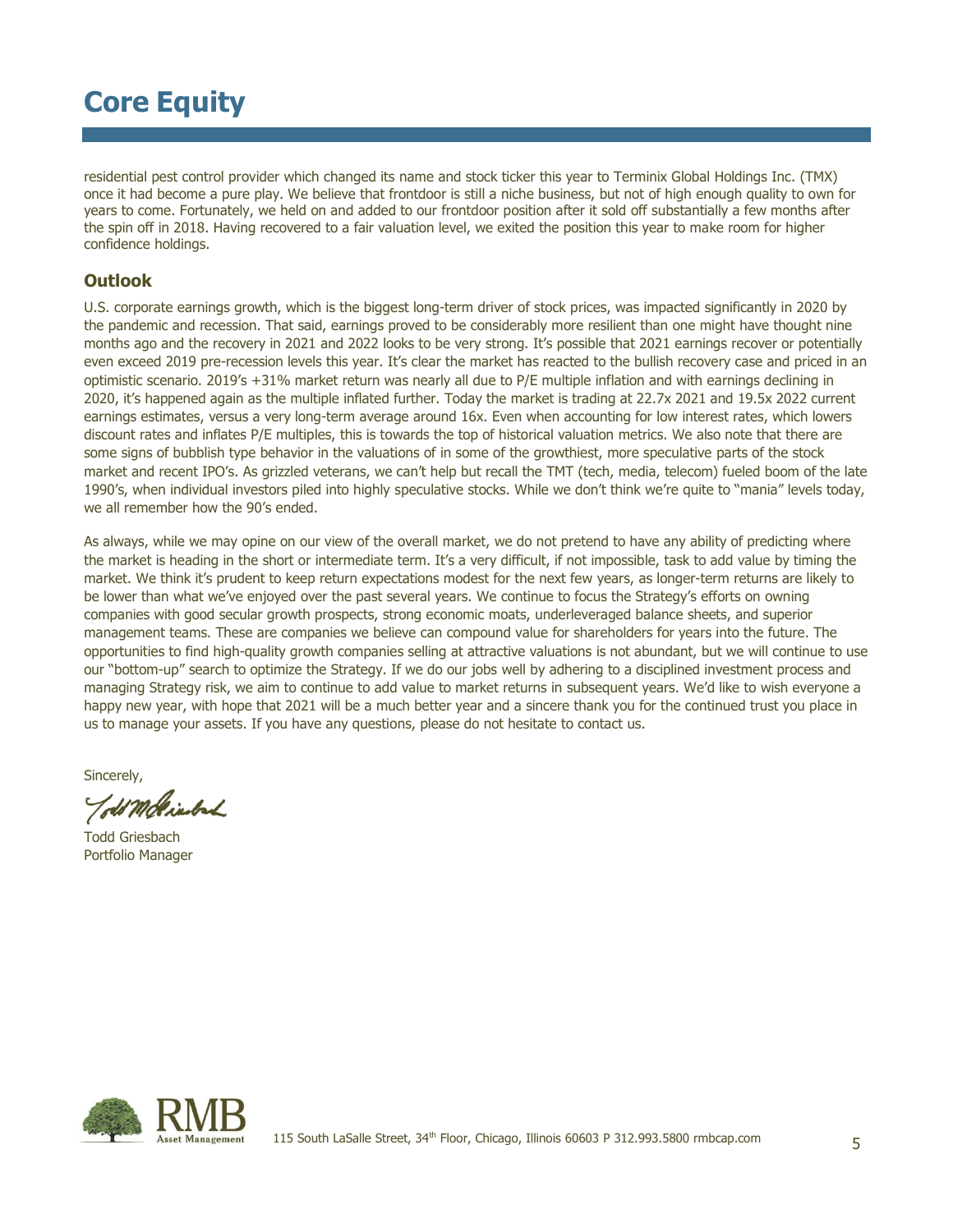#### **RMB Asset Management**

#### Core Equity Composite // Annual Disclosure Presentation

**Organization** | RMB Capital Management, LLC ("RMB Capital") is an independent investment advisor registered with the Securities and Exchange Commission under the Investment Advisers Act of 1940 and established in 2005. The GIPS firm is defined as RMB Asset Management ("RMB AM"), a division of RMB Capital Management, LLC. Previously, the firm was defined as RMB Capital and was redefined on January 1, 2016 to only include the asset management business due to the difference in how its investment strategies and services are offered. RMB AM claims compliance with the Global Investment Performance Standards (GIPS®) and has prepared and presented this report in compliance with the GIPS standards. RMB AM has been independently verified for the period April 1, 2005 through December 31, 2019. Verification assesses whether: (1) the firm has complied with all the composite construction requirements of the GIPS standards on a firmwide basis; and (2) the firm's policies and procedures are designed to calculate and present performance in compliance with the GIPS standards. Verification does not ensure the accuracy of any specific composite presentation. The Core Equity composite has been examined for the period of April 1, 2005 through December 31, 2015. The verification and performance examination reports are available upon request. RMB maintains a complete list and description of composites, which are also available upon request.

**Description** | The Core Equity Strategy (formerly named All Cap GARP-growth at a reasonable price) reflects the performance of fully discretionary equity accounts, which have an investment objective of long-term growth using a portfolio of primarily small-, mid-, and large-cap stocks and for comparison purposes is measured against the Russell 3000 and S&P 500 indices. The Core Equity Composite was created on April 1, 2005. An account is included in the Composite on the first day of the first full month the account is under management. An account is removed from the Composite as of the last day of its last full month. Account performance is based on total assets in the account, including cash and cash equivalents. Results are based on fully discretionary accounts under management, including those accounts no longer managed by RMB. Valuations and returns are computed and stated in U.S. Dollars.

#### **ANNUAL PERFORMANCE RELATIVE TO STATED BENCHMARK**

**Composite Assets Annual Performance Results**

|             |                                                       | <b>COMPOSILE ASSELS</b> |                                    | Alliludi Periorilidike Results    |                                   |                               |                |                                      |                                    |                                          |                               |                                |
|-------------|-------------------------------------------------------|-------------------------|------------------------------------|-----------------------------------|-----------------------------------|-------------------------------|----------------|--------------------------------------|------------------------------------|------------------------------------------|-------------------------------|--------------------------------|
| Year<br>End | <b>Total Firm</b><br>Assets as<br>of 12/31<br>$(\$M)$ | $USD$ (\$M)             | # of<br><b>Accounts</b><br>Managed | Composite<br>Gross-of-Fees<br>(%) | Composite Net-<br>of-Fees $(\% )$ | <b>Russell</b><br>3000<br>(%) | S&P<br>500 (%) | Composite 3-<br>YR ST DEV*<br>$(\%)$ | Russell 3000<br>3-YR ST DEV<br>(%) | <b>S&amp;P 500</b><br>3-YR ST<br>DEV (%) | % Non-Fee<br>Paying<br>Assets | Composite<br>Dispersion<br>(%) |
| 2019        | 4,947.9                                               | 487.6                   | 737                                | 32.14                             | 31.48                             | 31.02                         | 31.49          | 13.43                                | 12.21                              | 11.93                                    | 0.02                          | 0.92                           |
| 2018        | 4,196.9                                               | 382.9                   | 697                                | $-1.81$                           | $-2.28$                           | $-5.24$                       | $-4.38$        | 13.01                                | 11.18                              | 10.80                                    | 0.04                          | 0.46                           |
| 2017        | 3,610.6                                               | 356.8                   | 625                                | 23.48                             | 22.88                             | 21.13                         | 21.83          | 12.41                                | 10.09                              | 9.92                                     | 0.04                          | 0.37                           |
| 2016        | 3,047.5                                               | 307.5                   | 621                                | 13.88                             | 13.31                             | 12.74                         | 11.96          | 13.56                                | 10.88                              | 10.59                                    | 0.04                          | 1.02                           |
| 2015        | 3,706.0                                               | 298.2                   | 666                                | $-4.60$                           | $-5.07$                           | 0.48                          | 1.38           | 12.77                                | 10.56                              | 10.47                                    | 0.03                          | 0.54                           |
| 2014        | 3,312.9                                               | 368.3                   | 748                                | 6.44                              | 5.92                              | 12.56                         | 13.69          | 10.96                                | 9.29                               | 8.97                                     | 0.03                          | 0.44                           |
| 2013        | 3,248.5                                               | 372.1                   | 734                                | 31.78                             | 31.14                             | 33.55                         | 32.39          | 13.10                                | 12.53                              | 11.94                                    | 0.03                          | 0.73                           |
| 2012        | 2,585.9                                               | 318.2                   | 784                                | 17.62                             | 17.03                             | 16.42                         | 16.00          | 15.61                                | 15.73                              | 15.09                                    | 0.02                          | 0.49                           |
| 2011        | 2,218.0                                               | 286.4                   | 774                                | 2.03                              | 1.52                              | 1.03                          | 2.11           | 18.07                                | 19.35                              | 18.70                                    | $\mathbf 0$                   | 1.06                           |
| 2010        | 1,881.9                                               | 313.8                   | 783                                | 13.44                             | 12.09                             | 16.93                         | 15.06          | N/A                                  | N/A                                | N/A                                      | $\mathbf 0$                   | 0.70                           |
| 2009        | 1,613.9                                               | 298.7                   | 776                                | 24.90                             | 23.35                             | 28.34                         | 26.46          | N/A                                  | N/A                                | N/A                                      | $\mathbf 0$                   | 1.50                           |
| 2008        | 1,113.6                                               | 225.3                   | 787                                | $-33.46$                          | $-34.29$                          | $-37.31$                      | $-37.00$       | N/A                                  | N/A                                | N/A                                      | $\mathbf 0$                   | 0.90                           |
| 2007        | 1,420.6                                               | 279.3                   | 746                                | 7.20                              | 5.86                              | 5.14                          | 5.49           | N/A                                  | N/A                                | N/A                                      | $\mathbf 0$                   | 0.90                           |
| 2006        | 1,070.2                                               | 275.4                   | 806                                | 7.99                              | 6.66                              | 15.71                         | 15.79          | N/A                                  | N/A                                | N/A                                      | $\mathbf 0$                   | 0.60                           |
| 2005**      | 811.9                                                 | 236.3                   | 677                                | 12.41                             | 11.37                             | 8.51                          | 7.22           | N/A                                  | N/A                                | N/A                                      | 0                             | N/A                            |

\*The 3 year ex-post standard deviation is not presented prior to 2011 because it is not required.\*\*Results shown for the year 2005 represent partial period performance from April 1, 2005 through December 31, 2005.

**Fees** | Effective January 1, 2011, RMB' Capital's management fee schedule for this Composite is as follows: 0.50% on the first \$3.0 million, 0.475% on the next \$2.0 million, 0.450% on the next \$5.0 million, 0.425% on the next \$15.0 million, and 0.400% over \$25.0 million. Actual management fees charged by RMB may vary. Composite performance is presented on a gross-of-fees and net-of-fees basis and includes the reinvestment of all income. Gross-of-fees returns means it is net of transaction costs but gross of asset management fees, custodian fees and withholding taxes. The payment of actual fees and expenses would reduce gross returns. The compound effect of such fees and expenses should be considered when reviewing gross returns. The net returns are reduced by all actual fees and transactions costs incurred. The composite includes accounts that pay asset-based pricing for trading expenses. The maximum fee is 15 basis points per year; however, many accounts pay lower amounts due to household break-point relief. Returns for those accounts prior to 3/1/19 do not reflect the deduction of assetbased pricing, and are therefore gross of trading expenses. These accounts represent approximately 84% of composite assets. In addition to a management fee, some accounts pay a wealth management fee based on the percentage of assets under management to RMB Capital. The annual composite dispersion is an assetweighted standard deviation calculated for the accounts in the Composite the entire year. Risk measures presented are calculated using gross-of-fees performance. Policies for valuing portfolios, calculating performance, and preparing compliant presentations are available upon request.

**Minimum Value Threshold** | There is no account minimum in the Core Equity Strategy.

**Comparison with Market Indices** | RMB compares its Composite returns to a variety of market indices such as the Russell 3000 and the S&P 500. The index represents unmanaged portfolios whose characteristics differ from the Composite portfolios; however, it tends to represent the investment environment existing during the time period shown. An investment cannot be made directly in an index. The returns of the index do not include any transaction costs, management